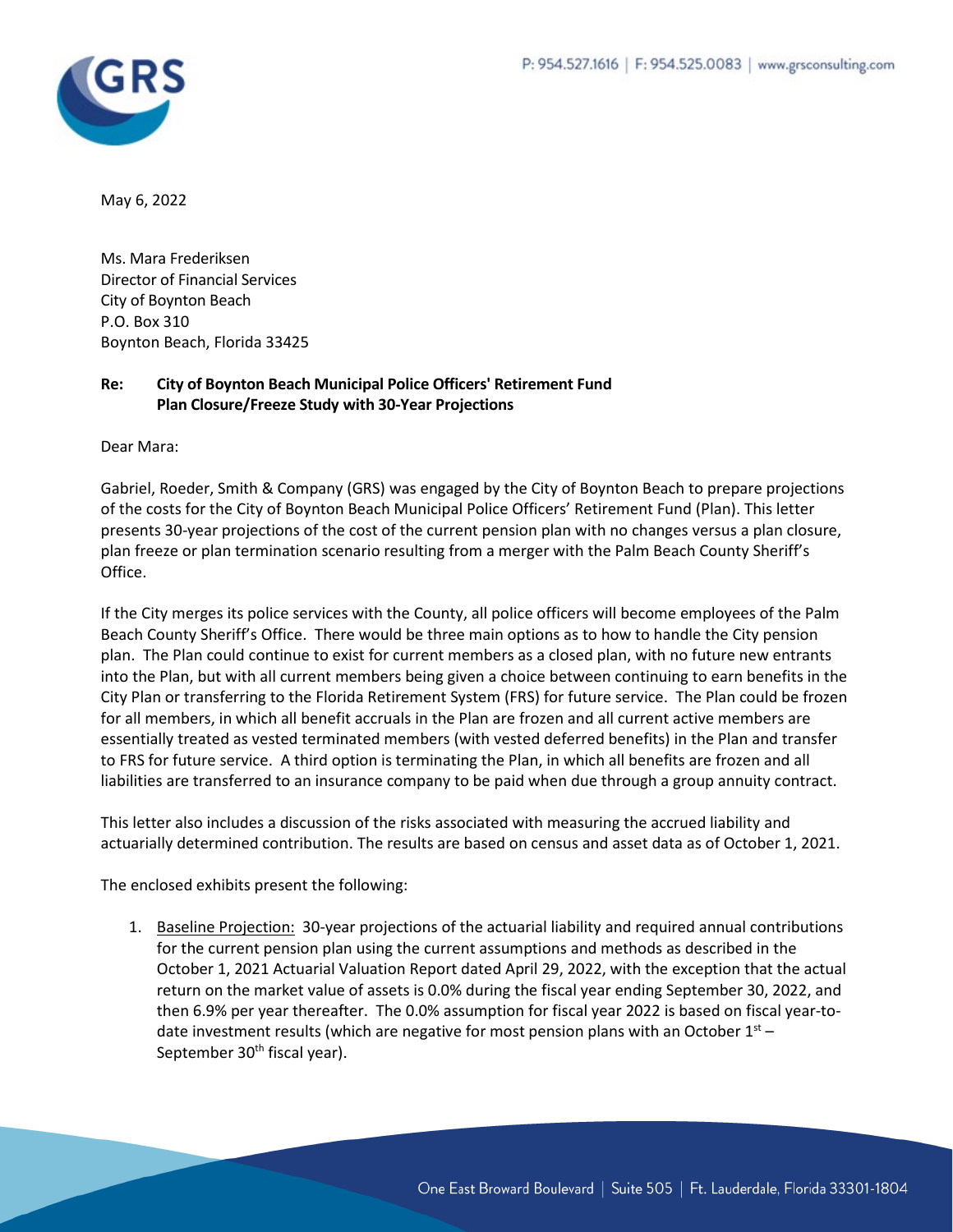2. Scenario #1: Same as the Baseline Projection EXCEPT:

Plan Closure – Effective October 1, 2022, the Plan is closed to new entrants with all future hires being enrolled in FRS (as employees of the County), and all current members being given a choice between remaining in the current Plan or transferring to FRS for future service. An assumption was made that 10% of current non-vested members would elect to transfer to FRS. Chapter 185 State Revenue would still be expected to be available to the Plan until the Market Value of Assets exceeds the Plan's present value of future benefits.

All employees would be considered employees of the Palm Beach County Sheriff's Office in the event of a merger with the County, so the City's annual payments to the County for policing services would include contributions to FRS for retirement benefits. The Palm Beach County Sherriff's Office (PBCSO) would then reimburse the City of Boynton Beach at the FRS contribution rate multiplied by payroll for members who elect to remain in the City Plan. This reimbursement to the City has been projected by projecting the future FRS contribution rates assuming the actual return on the market value of FRS' assets is 0.0% during the fiscal year ending June 30, 2022, and then 6.8% per year thereafter (to match the projected returns of FRS, based on the current investment return assumption of FRS).

It should be noted that when a pension plan is closed, the unfunded liabilities can no longer be amortized as a level percentage of payroll. This scenario reflects a change to amortize the unfunded liabilities as a level dollar amount rather than as a level percentage of pay, which causes the City contributions to increase initially in this scenario.

It should also be noted that the investment return assumption will likely need to be lowered in the future under this scenario as the Plan becomes more mature and the expected remaining life of the Plan becomes shorter (and especially once there are no active members remaining in the Plan). The projections in this letter do not reflect further reductions in the investment return assumption from the current level of 6.9%, so if the investment return assumption is lowered in future years, the projected costs will be higher than the projected costs shown for this scenario.

3. Scenario #2: Same as the Baseline Projection EXCEPT:

Plan Freeze – Effective October 1, 2022, the Plan is closed to new entrants and all benefit accruals in the Plan are frozen. All current active members are essentially treated as vested terminated members (with vested deferred benefits), with no further benefit increases being earned. The City will need to continue funding this frozen Plan with annual required contributions, and the Plan will continue to operate and pay benefits when due, so there will continue to be a need for a Pension Board with annual actuarial valuations, audits, etc. Since no more benefits would be earned and no more contributions would be made by current members, Chapter 185 State Revenue would no longer be available to the City (and it would be estimated to stop after the fiscal year ending September 30, 2023).

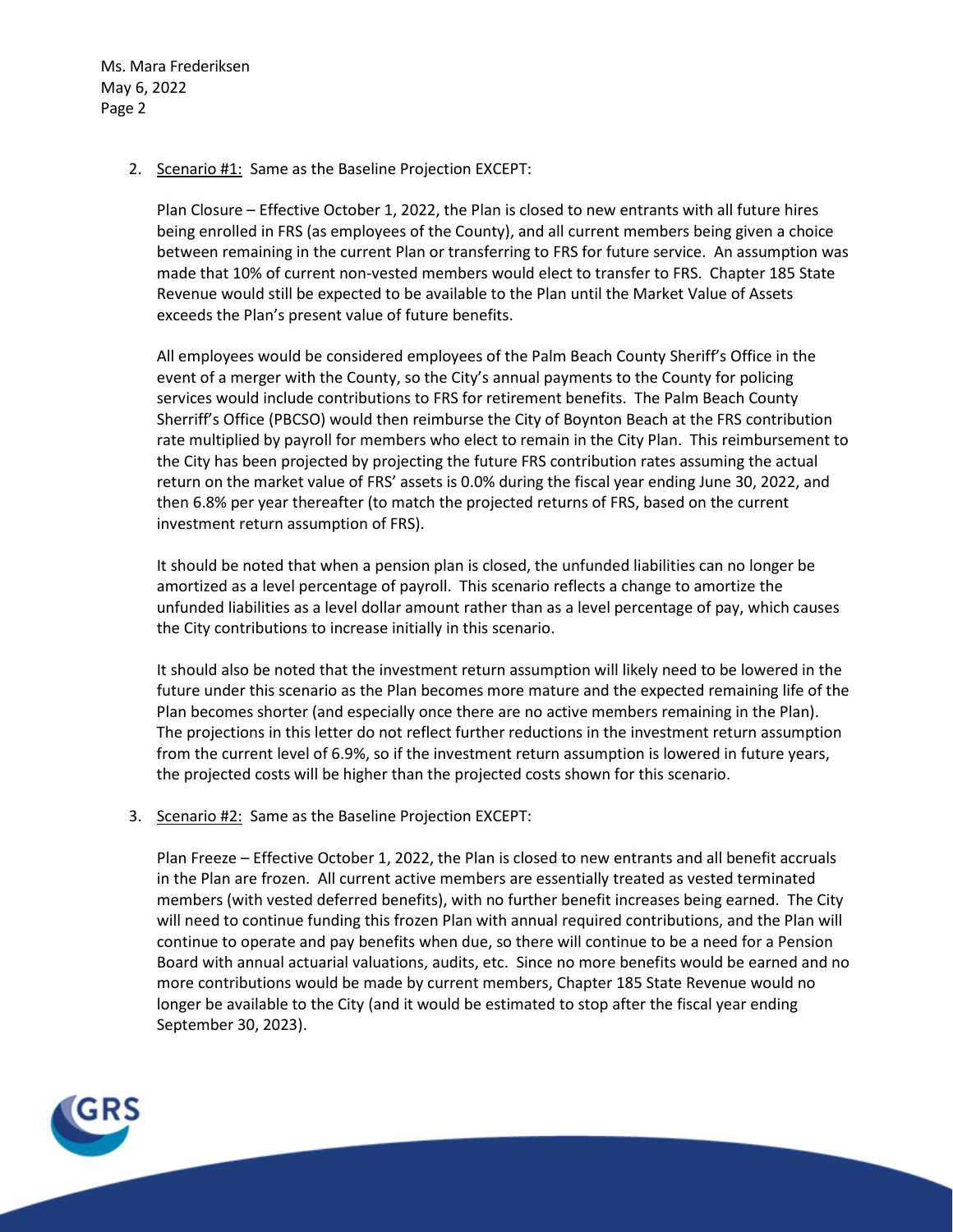> As in Scenario #1, the investment return assumption will likely need to be lowered in the future under this scenario as the Plan becomes more mature and the expected remaining life of the Plan becomes shorter. The projections in this letter do not reflect further reductions in the investment return assumption from the current level of 6.9%, so if the investment return assumption is lowered in future years, the projected costs will be higher than the projected costs shown for this scenario.

4. Scenario #3: Same as Scenario #2 EXCEPT:

Full Plan Termination – Effective October 1, 2022, the Plan is fully terminated. The liabilities and responsibilities for paying all benefits to current and future retirees would need to be transferred to an insurance company through a group annuity contract. All members would become 100% vested in their accrued benefits. The City would no longer receive Chapter 185 State Revenue, and the pension plan would cease to exist.

The insurance company accepting the liability would use a low (fixed income-based) interest rate to value this liability and may also use a more conservative mortality table than the one currently being used for actuarial valuation purposes. Using a 3.0% interest rate (which is likely a little lower than the actual current rates in use by insurance companies – this is to reflect conservatism in other assumptions like the mortality table, and additional charges for insurance company expenses), the estimated total cost of the group annuity contract is approximately \$250 million. The net market value of Plan assets (net of the DROP/reserve accounts) is projected to be approximately \$110 to \$115 million as of October 1, 2022, so the total amount the City would need to come up with to terminate/transfer all liabilities to an insurance company would be an additional \$135 to \$140 million. Because this would be a one-time payment, no projections are shown for this scenario.

Except as indicated above, all remaining methods, assumptions, and benefits are the same as indicated in our October 1, 2021 Actuarial Valuation Report.

## **Summary of Results and Commentary Regarding Projections**

Baseline Scenario versus Scenario #1: The projections indicate that the City would pay approximately **\$55.2 million less** (a present value of approximately **\$16.5 million less**) in pension contributions over the next 30 years under Scenario #1 (closing the Plan with new members and 10% of non-vested members entering FRS) versus the Baseline Scenario. The City would also receive reimbursement from the County for contributions the County would have paid to FRS for members who elected to remain in the City's Plan after the merger. The sum of these reimbursements from the County to the City under this scenario over the next 30 years is approximately **\$35.7 million** (a present value of approximately **\$24.5 million**). The combined total of these two amounts, which is approximately **\$90.9 million** (a present value of approximately **\$41.0 million**), reflects the total net retirement plan-related cost savings under Scenario #1 versus the Baseline Scenario.

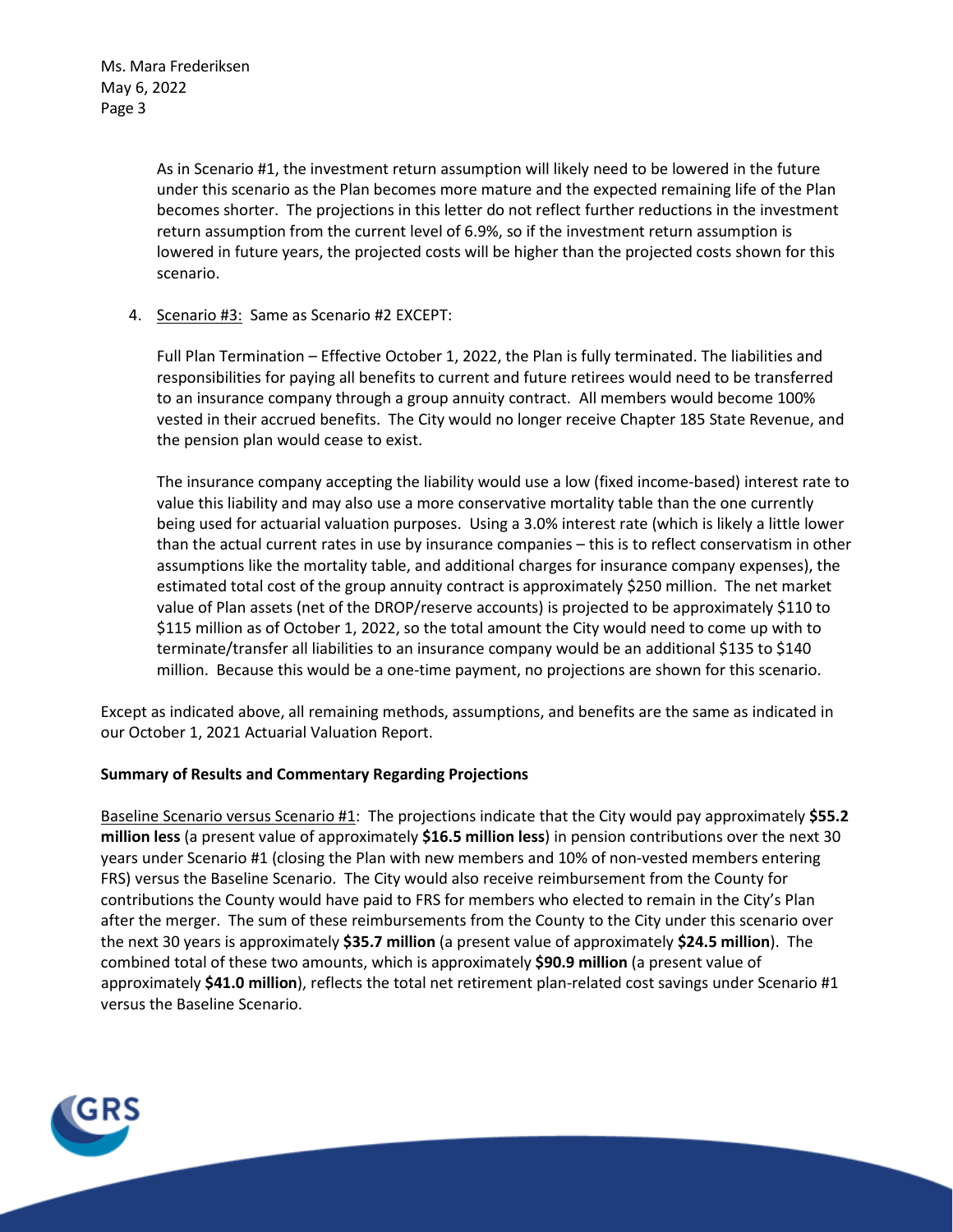Baseline Scenario versus Scenario #2: The projections indicate that the City would pay approximately **\$91.4 million** less (a present value of approximately **\$40.1 million** less) in pension contributions under Scenario #2 (freezing the Plan with no further benefit accruals) versus the Baseline Scenario.

For both Scenario #1 and Scenario #2, it is important to keep in mind that these savings would be offset by a portion of the fees the City pays to the County for policing services, which are intended to include the costs of police officers participating/earning retirement benefits in FRS.

Based on Chapter 185.38(2), Florida Statutes (cited below) and conversations with the State, it is our understanding that when a pension plan closes and transitions to FRS (for all new entrants, with all current members being given a choice between the current pension plan or FRS), the pension plan may continue to receive Chapter 185 State money until it is fully funded (defined as having the market value of assets exceed the present value of all accrued and projected future benefits in the Plan). Under the current projections in Scenario #1, this is expected to first occur as of October 1, 2040, which we believe would cause the Chapter 185 State money to cease beginning in the fiscal year ending September 30, 2042.

#### *Chapter 185.38, Florida Statutes:*

*"Transfer to another state retirement system; benefits payable.—For any municipality, chapter plan, local law municipality, or local law plan under this chapter:*

*(2) When every active participant in any pension plan created pursuant to this chapter elects to transfer to another state retirement system, the pension plan created pursuant to this chapter shall be terminated and the assets distributed in accordance with s. 185.37. If some participants in a pension plan created pursuant to this chapter elect to transfer to another state retirement system and other participants elect to remain in the existing plan created pursuant to this chapter, the plan created pursuant to this chapter shall continue to receive state premium tax moneys until fully funded. If the plan is fully funded at a particular valuation date and not fully funded at a later valuation date, the plan shall resume receipt of state premium tax moneys until the plan is once again determined to be fully funded. "Fully funded" means that the present value of all benefits, accrued and projected, is less than the available assets and the present value of future member contributions and future plan sponsor contributions on an actuarial entry age cost funding basis. Effective May 31, 1998, for plans discussed herein, the plan shall remain in effect until the final benefit payment has been made to the last participant or beneficiary and shall then be terminated in accordance with s. 185.37."*

#### **Risks Associated with Measuring the Accrued Liability and Actuarially Determined Contribution**

The determination of the accrued liability and the actuarially determined contribution requires the use of assumptions regarding future economic and demographic experience. Risk measures are intended to aid in the understanding of the effects of future experience differing from the assumptions used in the course of the actuarial valuation. Risk measures may also help with illustrating the potential volatility in the accrued

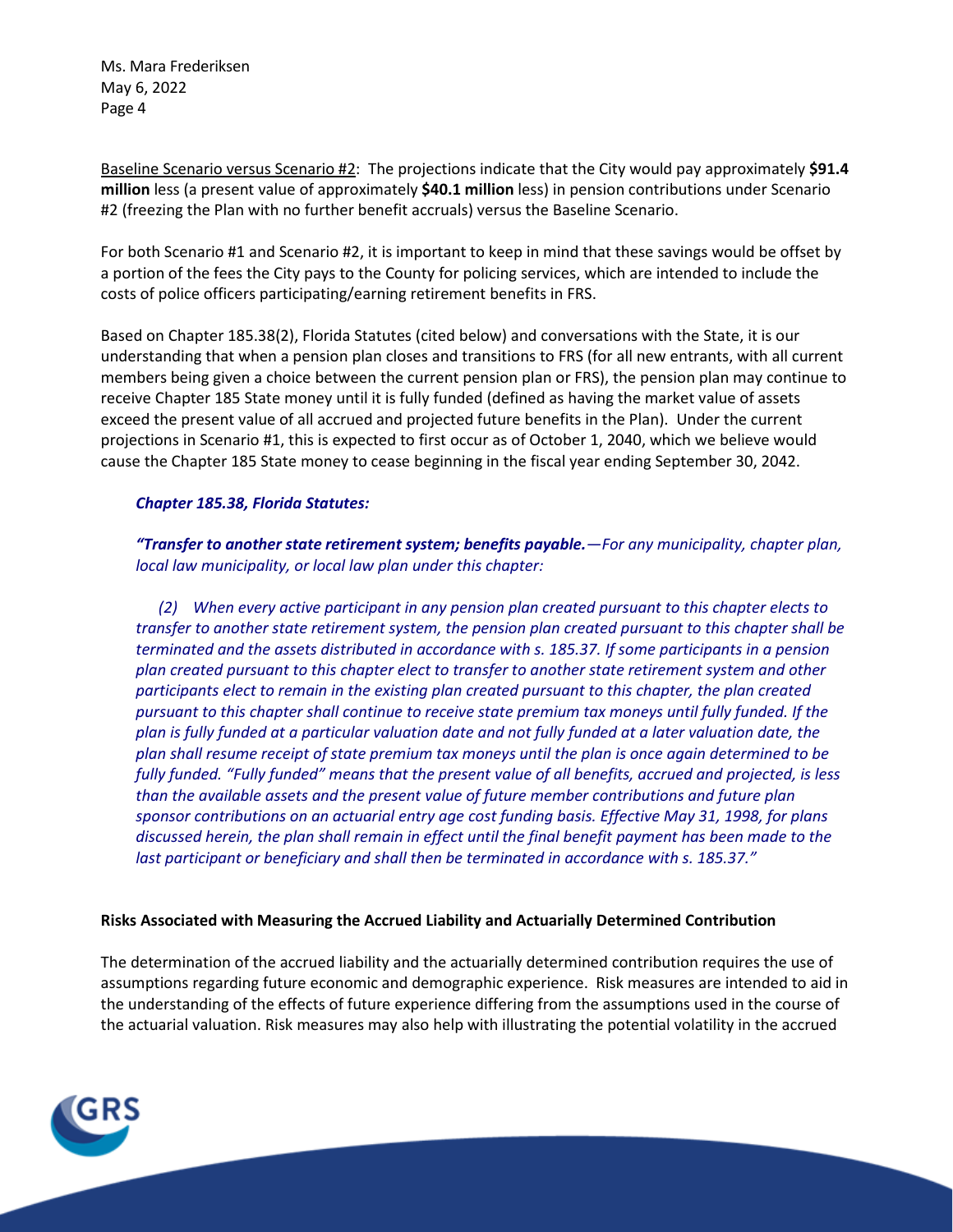liability and the actuarially determined contribution that results from the differences between actual experience and the actuarial assumptions.

Future actuarial measurements may differ significantly from the current measurements presented in this report due to such factors as the following: Plan experience differing from that anticipated by the economic or demographic assumptions; changes in economic or demographic assumptions due to changing conditions; increases or decreases expected as part of the natural operation of the methodology used for these measurements (such as the end of an amortization period, or additional cost or contribution requirements based on the Plan's funded status); and changes in Plan provisions or applicable law. The scope of an actuarial valuation does not include an analysis of the potential range of such future measurements.

Examples of risk that may reasonably be anticipated to significantly affect the Plan's future financial condition include:

- 1. Investment risk actual investment returns may differ from the either assumed or forecasted returns;
- 2. Contribution risk actual contributions may differ from expected future contributions. For example, actual contributions may not be made in accordance with the Plan's funding policy or material changes may occur in the anticipated number of covered employees, covered payroll, or other relevant contribution base;
- 3. Salary and Payroll risk actual salaries and total payroll may differ from expected, resulting in actual future accrued liability and contributions differing from expected;
- 4. Longevity risk members may live longer or shorter than expected and receive pensions for a period of time other than assumed;
- 5. Other demographic risks members may terminate, retire or become disabled at times or with benefits other than assumed resulting in actual future accrued liability and contributions differing from expected.

The effects of certain trends in experience can generally be anticipated. For example, if the investment return is less (or more) than the assumed rate, the cost of the Plan can be expected to increase (or decrease). Likewise, if longevity is improving (or worsening), increases (or decreases) in cost can be anticipated.

The computed contribution amounts may be considered as a minimum contribution that complies with the pension Board's funding policy and the State statutes. The timely receipt of the actuarially determined contributions is critical to support the financial health of the Plan. Users of this report should be aware that contributions made at the actuarially determined rate do not necessarily guarantee benefit security.

#### **Risk Assessment**

Risk assessment was outside the scope of this report. Risk assessment may include scenario tests, sensitivity tests, stochastic modeling, stress tests, and a comparison of the present value of accrued

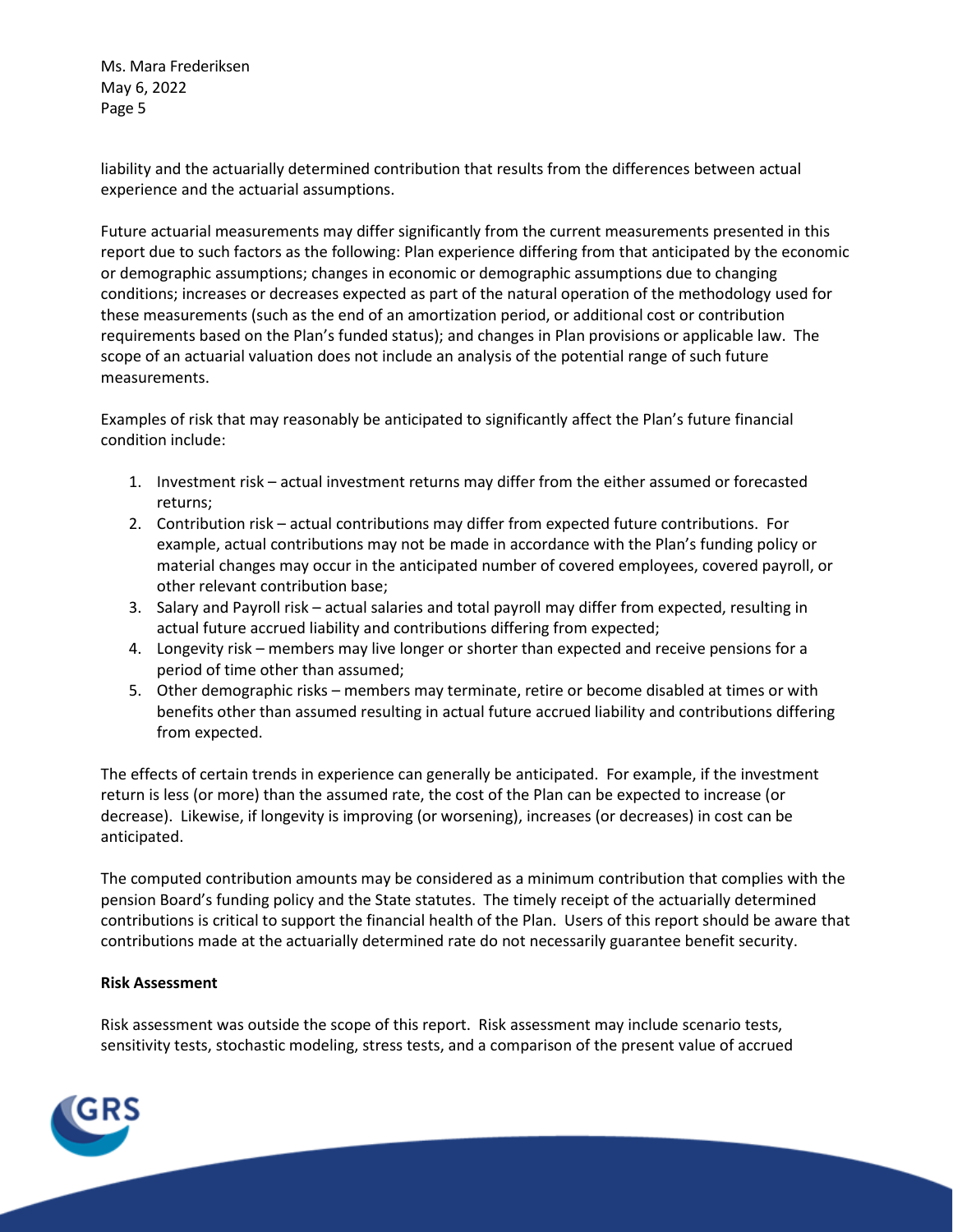benefits at low-risk discount rates with the actuarial accrued liability. We are prepared to perform such assessment to aid in the decision-making process.

#### **Disclosures and Qualifications**

This report was prepared at the request of the City of Boynton Beach, with authorization of the Board of Trustees for the City of Boynton Beach Municipal Police Officers' Retirement Fund, and is intended for use by the City and Board, and those designated or approved by the City or the Board. This report may be provided to parties other than the City and Board only in its entirety and only with the permission of the City or Board. GRS is not responsible for the unauthorized use of this report.

The purpose of this report is to describe the financial effect of potential changes to Plan benefits. This report should not be relied on for any purpose other than the purpose described.

The calculations in this report are based upon information furnished by the Plan Administrator for the October 1, 2021 Actuarial Valuation Report concerning Plan benefits, financial transactions, plan provisions and active members, terminated members, retirees and beneficiaries. We reviewed this information for internal and year-to-year consistency, but did not audit the data. We are not responsible for the accuracy or completeness of the information provided by the City or the Plan Administrator.

Projections are deterministic, meaning that throughout the projection period, Plan experience is expected to match the actuarial assumptions, including the assumed investment return on the market value of assets (which is assumed to be 0.0% during the fiscal year ending September 30, 2022, and then 6.9% per year thereafter).

Throughout the projections, new members are assumed to be hired each year at a rate sufficient to maintain a constant active headcount. New members are assumed to have the same average demographic characteristics (age, gender, salary – adjusted each year by the Plan's assumed rate of inflation, which is 2.5% per year) at their dates of employment as those of current members hired between October 1, 2016 and October 1, 2021 (during the five-year period ending on the most recent actuarial valuation / census data collection date).

The calculations are based upon assumptions regarding future events, which may or may not materialize. They are also based on the assumptions, methods, and plan provisions outlined in this report. If you have reason to believe that the assumptions that were used are unreasonable, that the plan provisions are incorrectly described, that important plan provisions relevant to this proposal are not described, or that conditions have changed since the calculations were made, you should contact the author of the report prior to relying on information in the report.

This report was prepared using our proprietary valuation model and related software which in our professional judgment has the capability to provide results that are consistent with the purposes of the valuation and has no material limitations or known weaknesses. We performed tests to ensure that the model reasonably represents that which is intended to be modeled.

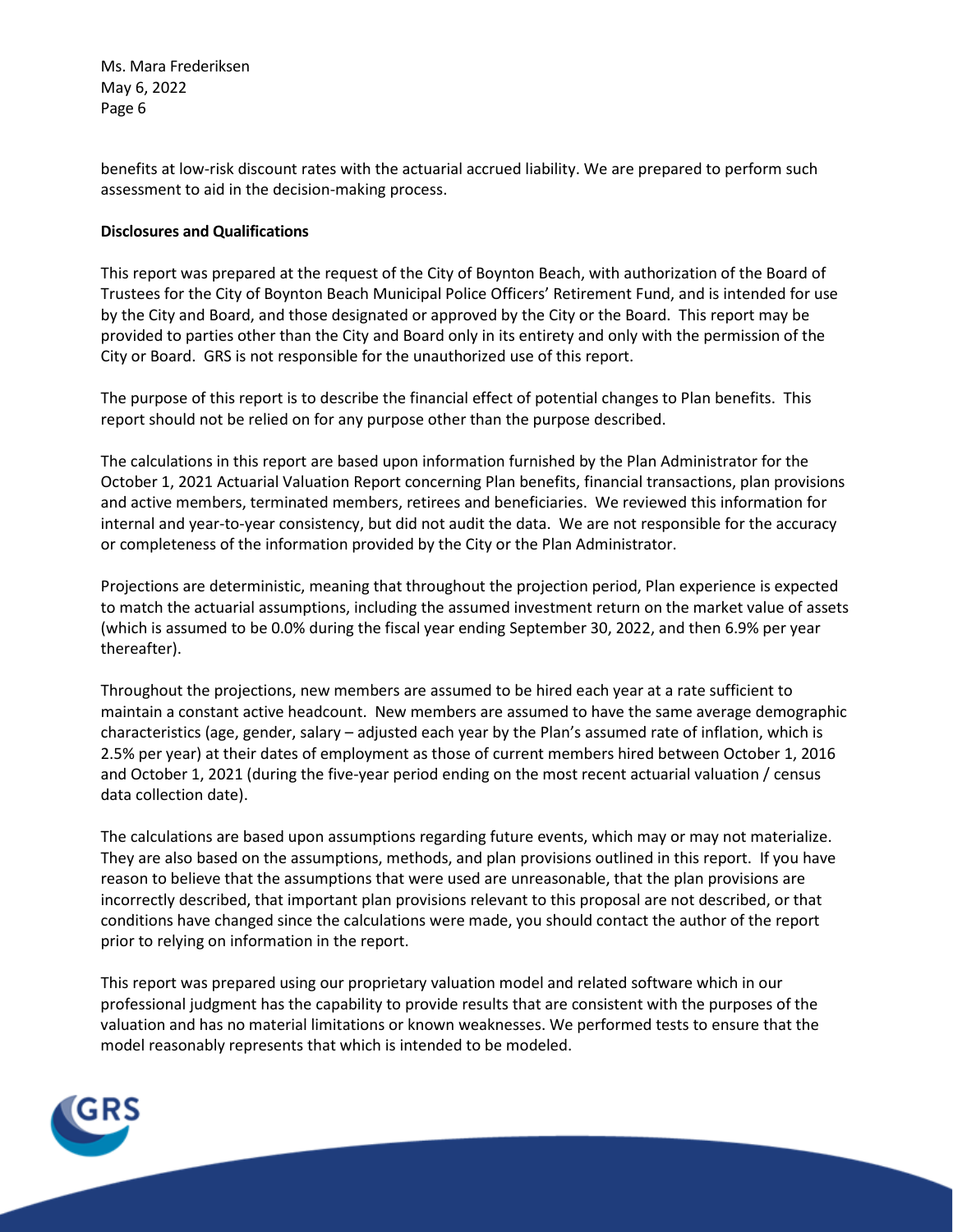This report has been prepared by actuaries who have substantial experience valuing public employee retirement systems. To the best of our knowledge the information contained in this report is accurate and fairly presents the actuarial position of the Plan as of the valuation date. All calculations have been made in conformity with generally accepted actuarial principles and practices, and with the Actuarial Standards of Practice issued by the Actuarial Standards Board and with applicable statutes.

Peter N. Strong and Trisha Amrose are members of the American Academy of Actuaries (MAAA) and meet the Qualification Standards of the American Academy of Actuaries to render the actuarial opinions contained herein. The undersigned actuaries are independent of the plan sponsor.

We welcome your questions and comments.

Sincerely yours,

Peter N. Strong, FSA, EA, MAAA Trisha Amrose, EA, MAAA Senior Consultant and Actuary **Consultant and Actuary** Consultant and Actuary

This communication shall not be construed to provide tax advice, legal advice or investment advice.

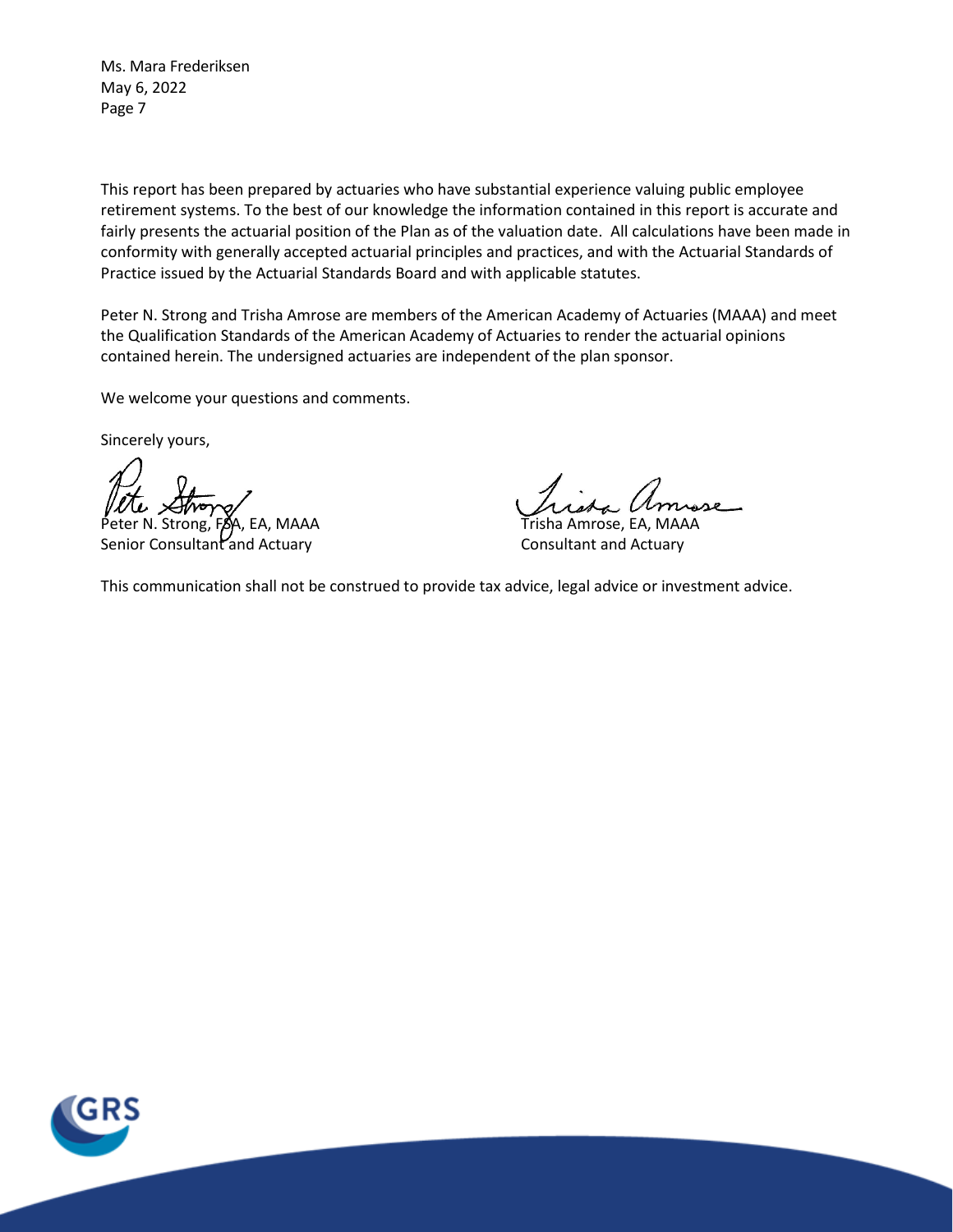## **City of Boynton Beach Municipal Police Officers' Retirement Fund 30-Year Projection of Required City Contributions**

|                                       |           |                                               | Current Plan (Baseline) <sup>1</sup> |          |                             |                                        |                                        |                                                                                  |          |                             |                                        |                                                         |          |
|---------------------------------------|-----------|-----------------------------------------------|--------------------------------------|----------|-----------------------------|----------------------------------------|----------------------------------------|----------------------------------------------------------------------------------|----------|-----------------------------|----------------------------------------|---------------------------------------------------------|----------|
| <b>Fiscal</b><br>Year                 | Valuation | Covered<br><b>Payroll for</b><br>Contribution | <b>Required City</b><br>Contribution |          | <b>UAAL on</b><br>Valuation | <b>Funded</b><br>Ratio on<br>Valuation | Covered<br>Payroll for<br>Contribution | Scenario 1 - Plan Changes <sup>1,2</sup><br><b>Required City</b><br>Contribution |          | <b>UAAL on</b><br>Valuation | <b>Funded</b><br>Ratio on<br>Valuation | Increase/(Decrease)<br>in Required City<br>Contribution |          |
| <b>Ending</b>                         | Date      | Year                                          | \$ Amount                            | % of Pay | Date                        | Date                                   | Year                                   | \$ Amount                                                                        | % of Pay | Date                        | Date                                   | \$ Amount                                               | % of Pay |
| 2023                                  | 10/1/2021 | 13,046,792                                    | 7,136,079                            | 54.70%   | 52,222,605                  | 67%                                    | 12,903,214                             | 7,136,079                                                                        | 55.30%   | 52,222,605                  | 67%                                    | 0                                                       | 0.61%    |
| 2024                                  | 10/1/2022 | 13,188,112                                    | 7,296,580                            | 55.33%   | 51,166,820                  | 69%                                    | 12,107,454                             | 7,791,680                                                                        | 64.35%   | 51,091,316                  | 69%                                    | 495,100                                                 | 9.03%    |
| 2025                                  | 10/1/2023 | 13,565,937                                    | 7,364,431                            | 54.29%   | 49,457,898                  | 71%                                    | 11,843,641                             | 7,702,601                                                                        | 65.04%   | 49,562,504                  | 71%                                    | 338,170                                                 | 10.75%   |
| 2026                                  | 10/1/2024 | 13,626,974                                    | 7,466,374                            | 54.79%   | 47,001,586                  | 73%                                    | 10,836,785                             | 7,582,667                                                                        | 69.97%   | 46,414,356                  | 73%                                    | 116,293                                                 | 15.18%   |
| 2027                                  | 10/1/2025 | 13,785,437                                    | 7,418,254                            | 53.81%   | 43,691,319                  | 76%                                    | 9,970,821                              | 7,233,365                                                                        | 72.55%   | 42,445,845                  | 76%                                    | (184, 889)                                              | 18.73%   |
| 2028                                  | 10/1/2026 | 13,832,067                                    | 7,557,968                            | 54.64%   | 42,488,527                  | 77%                                    | 8,814,168                              | 7,099,775                                                                        | 80.55%   | 40,617,973                  | 78%                                    | (458, 193)                                              | 25.91%   |
| 2029                                  | 10/1/2027 | 14,200,474                                    | 7,565,258                            | 53.27%   | 39,760,876                  | 79%                                    | 8,391,028                              | 6,795,143                                                                        | 80.98%   | 37,399,104                  | 80%                                    | (770, 115)                                              | 27.71%   |
| 2030                                  | 10/1/2028 | 14,346,365                                    | 7,479,297                            | 52.13%   | 36,602,531                  | 81%                                    | 7,476,545                              | 6,465,063                                                                        | 86.47%   | 33,833,911                  | 82%                                    | (1,014,234)                                             | 34.34%   |
| 2031                                  | 10/1/2029 | 14,453,665                                    | 7,250,639                            | 50.16%   | 33,258,187                  | 83%                                    | 6,515,385                              | 5,978,199                                                                        | 91.76%   | 30,282,130                  | 84%                                    | (1,272,440)                                             | 41.59%   |
| 2032                                  | 10/1/2030 | 14,786,008                                    | 7,197,234                            | 48.68%   | 29,721,661                  | 85%                                    | 5,945,736                              | 5,643,738                                                                        | 94.92%   | 26,629,670                  | 86%                                    | (1,553,496)                                             | 46.24%   |
| 2033                                  | 10/1/2031 | 15,228,289                                    | 7,226,410                            | 47.45%   | 26,118,725                  | 87%                                    | 5,606,317                              | 5,414,651                                                                        | 96.58%   | 23,026,633                  | 88%                                    | (1,811,759)                                             | 49.13%   |
| 2034                                  | 10/1/2032 | 15,580,492                                    | 7,305,071                            | 46.89%   | 22,326,169                  | 89%                                    | 5,080,382                              | 5,262,326                                                                        | 103.58%  | 19,408,702                  | 90%                                    | (2,042,745)                                             | 56.70%   |
| 2035                                  | 10/1/2033 | 16,066,201                                    | 7,358,618                            | 45.80%   | 18,280,614                  | 91%                                    | 4,875,946                              | 5,082,690                                                                        | 104.24%  | 15,716,381                  | 92%                                    | (2, 275, 928)                                           | 58.44%   |
| 2036                                  | 10/1/2034 | 16,449,817                                    | 7,263,278                            | 44.15%   | 13,890,832                  | 93%                                    | 4,414,085                              | 4,819,951                                                                        | 109.19%  | 11,821,943                  | 94%                                    | (2,443,327)                                             | 65.04%   |
| 2037                                  | 10/1/2035 | 16,772,523                                    | 5,205,288                            | 31.03%   | 9,202,791                   | 96%                                    | 3,709,658                              | 2,942,145                                                                        | 79.31%   | 7,815,991                   | 96%                                    | (2, 263, 143)                                           | 48.28%   |
| 2038                                  | 10/1/2036 | 17,051,290                                    | 4,056,366                            | 23.79%   | 4,325,138                   | 98%                                    | 2,913,410                              | 1,813,014                                                                        | 62.23%   | 3,720,912                   | 98%                                    | (2, 243, 352)                                           | 38.44%   |
| 2039                                  | 10/1/2037 | 17,399,946                                    | 3,210,446                            | 18.45%   | 1,327,420                   | 99%                                    | 2,242,184                              | 962,193                                                                          | 42.91%   | 1,215,589                   | 99%                                    | (2, 248, 253)                                           | 24.46%   |
| 2040                                  | 10/1/2038 | 17,861,889                                    | 2,500,864                            | 14.00%   | (630, 350)                  | 100%                                   | 1,681,657                              | 170,796                                                                          | 10.16%   | (392, 614)                  | 100%                                   | (2,330,068)                                             | (3.84)%  |
| 2041                                  | 10/1/2039 | 18,416,131                                    | 2,568,621                            | 13.95%   | (1,783,017)                 | 101%                                   | 1,344,557                              | 83,638                                                                           | 6.22%    | (1,312,310)                 | 101%                                   | (2,484,983)                                             | (7.73)%  |
| 2042                                  | 10/1/2040 | 19,049,840                                    | 2,653,316                            | 13.93%   | (2, 191, 042)               | 101%                                   | 1,155,997                              | 496,679                                                                          | 42.97%   | (1,532,041)                 | 101%                                   | (2, 156, 637)                                           | 29.04%   |
| 2043                                  | 10/1/2041 | 19,746,430                                    | 2,752,812                            | 13.94%   | (2, 332, 384)               | 101%                                   | 1,050,583                              | 469,450                                                                          | 44.68%   | (1,693,355)                 | 101%                                   | (2, 283, 362)                                           | 30.74%   |
| 2044                                  | 10/1/2042 | 20,498,599                                    | 2,864,408                            | 13.97%   | (2,470,666)                 | 101%                                   | 995,437                                | 457,844                                                                          | 45.99%   | (2,336,479)                 | 101%                                   | (2,406,564)                                             | 32.02%   |
| 2045                                  | 10/1/2043 | 21,257,425                                    | 2,987,031                            | 14.05%   | (2,608,635)                 | 101%                                   | 903,331                                | 455,412                                                                          | 50.41%   | (3,007,286)                 | 102%                                   | (2,531,619)                                             | 36.36%   |
| 2046                                  | 10/1/2044 | 22,026,317                                    | 3,112,644                            | 14.13%   | (2,747,384)                 | 101%                                   | 769,001                                | 449,407                                                                          | 58.44%   | (3,714,528)                 | 102%                                   | (2,663,237)                                             | 44.31%   |
| 2047                                  | 10/1/2045 | 22,773,678                                    | 3,239,795                            | 14.23%   | (2,895,938)                 | 101%                                   | 659,251                                | 436,793                                                                          | 66.26%   | (4,474,463)                 | 103%                                   | (2,803,002)                                             | 52.03%   |
| 2048                                  | 10/1/2046 | 23,396,234                                    | 3,365,503                            | 14.38%   | (3,055,867)                 | 101%                                   | 278,071                                | 427,458                                                                          | 153.72%  | (5,293,865)                 | 104%                                   | (2,938,045)                                             | 139.34%  |
| 2049                                  | 10/1/2047 | 23,897,067                                    | 3,470,218                            | 14.52%   | (3,232,605)                 | 101%                                   | 0                                      | 376,202                                                                          | N/A      | (6, 166, 326)               | 104%                                   | (3,094,016)                                             | N/A      |
| 2050                                  | 10/1/2048 | 24,434,779                                    | 3,554,459                            | 14.55%   | (3,446,988)                 | 101%                                   | 0                                      | 343,441                                                                          | N/A      | (7, 143, 773)               | 105%                                   | (3,211,018)                                             | N/A      |
| 2051                                  | 10/1/2049 | 24,959,661                                    | 3,647,408                            | 14.61%   | (3,699,100)                 | 101%                                   | 0                                      | 352,027                                                                          | N/A      | (8, 168, 893)               | 106%                                   | (3,295,381)                                             | N/A      |
| 2052                                  | 10/1/2050 | 25,444,274                                    | 3,735,749                            | 14.68%   | (3,962,523)                 | 101%                                   | 0                                      | 360,828                                                                          | N/A      | (9,220,546)                 | 107%                                   | (3,374,921)                                             | N/A      |
| Total:<br><b>Total Present Value:</b> |           |                                               | 155,810,419<br>82,482,549            |          |                             |                                        |                                        | 100,605,255<br>66,024,889                                                        |          |                             |                                        | (55, 205, 164)<br>(16, 457, 660)                        |          |

#### **1 Assumptions**

Mortality Assumption: FRS Mortality for Special Risk Class

Payroll Growth Assumption: 2.5%

Administrative Expenses and Total Annual Chapter 185 State Money: Projected to increase 2.5% annually

No future actuarial experience gains or losses are assumed.

Investment Return Assumption and Actual Return on Plan Assets: 0.0% during the fiscal year ending September 30, 2022, and then 6.9% thereafter

## **2 Description of Proposed Plan Changes**

Plan Closure: Close the Plan to all new Entrants beginning October 1, 2022, and current members are given a choice to remain in the current Plan or move to FRS.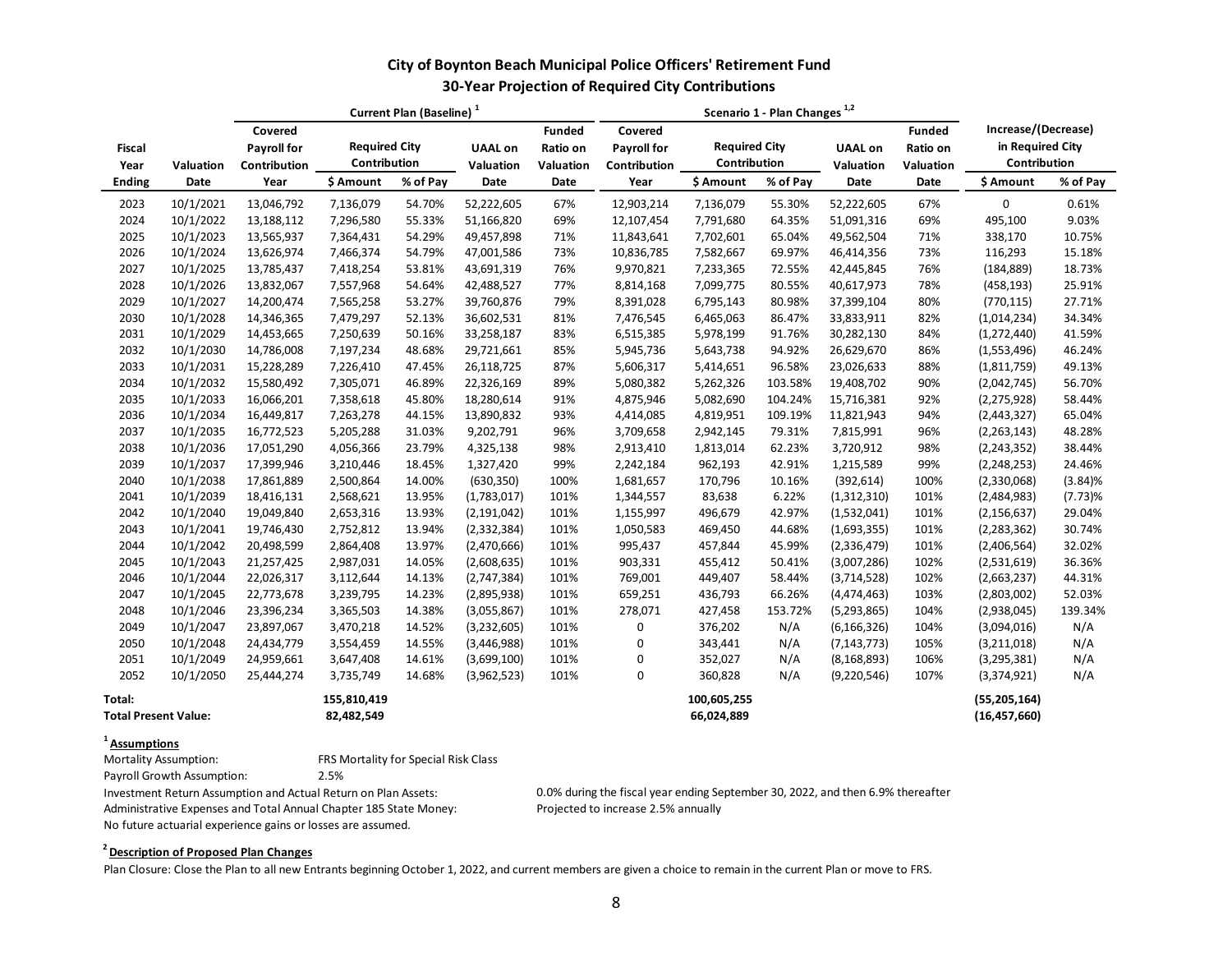| <b>Fiscal</b>               | <b>City Plan Covered</b> | <b>Projected BSO</b>    | <b>Percentage of City</b> |  |  |
|-----------------------------|--------------------------|-------------------------|---------------------------|--|--|
| Year                        | <b>Payroll for</b>       | <b>Reimbursement to</b> | <b>Plan Covered</b>       |  |  |
| <b>Ending</b>               | <b>Contribution Year</b> | City                    | Payroll                   |  |  |
| 2023                        | \$<br>12,903,214         | \$<br>3,579,352         | 27.74%                    |  |  |
| 2024                        | 12,107,454               | 3,535,873               | 29.20%                    |  |  |
| 2025                        | 11,843,641               | 3,357,217               | 28.35%                    |  |  |
| 2026                        | 10,836,785               | 2,994,877               | 27.64%                    |  |  |
| 2027                        | 9,970,821                | 2,696,980               | 27.05%                    |  |  |
| 2028                        | 8,814,168                | 2,341,270               | 26.56%                    |  |  |
| 2029                        | 8,391,028                | 2,195,117               | 26.16%                    |  |  |
| 2030                        | 7,476,545                | 1,930,996               | 25.83%                    |  |  |
| 2031                        | 6,515,385                | 1,664,805               | 25.55%                    |  |  |
| 2032                        | 5,945,736                | 1,518,053               | 25.53%                    |  |  |
| 2033                        | 5,606,317                | 1,381,281               | 24.64%                    |  |  |
| 2034                        | 5,080,382                | 1,413,951               | 27.83%                    |  |  |
| 2035                        | 4,875,946                | 1,350,755               | 27.70%                    |  |  |
| 2036                        | 4,414,085                | 1,218,090               | 27.60%                    |  |  |
| 2037                        | 3,709,658                | 1,064,706               | 28.70%                    |  |  |
| 2038                        | 2,913,410                | 834,043                 | 28.63%                    |  |  |
| 2039                        | 2,242,184                | 640,528                 | 28.57%                    |  |  |
| 2040                        | 1,681,657                | 479,559                 | 28.52%                    |  |  |
| 2041                        | 1,344,557                | 382,870                 | 28.48%                    |  |  |
| 2042                        | 1,155,997                | 227,960                 | 19.72%                    |  |  |
| 2043                        | 1,050,583                | 206,075                 | 19.62%                    |  |  |
| 2044                        | 995,437                  | 179,577                 | 18.04%                    |  |  |
| 2045                        | 903,331                  | 162,961                 | 18.04%                    |  |  |
| 2046                        | 769,001                  | 138,728                 | 18.04%                    |  |  |
| 2047                        | 659,251                  | 118,929                 | 18.04%                    |  |  |
| 2048                        | 278,071                  | 50,164                  | 18.04%                    |  |  |
| 2049                        |                          |                         | 0.00%                     |  |  |
| 2050                        |                          |                         | 0.00%                     |  |  |
| 2051                        |                          |                         | 0.00%                     |  |  |
| 2052                        |                          |                         | 0.00%                     |  |  |
| Total:                      |                          | 35,664,715              |                           |  |  |
| <b>Total Present Value:</b> |                          | 24,492,762              |                           |  |  |

# **Scenario 1: Projected BSO Reimbursement to City**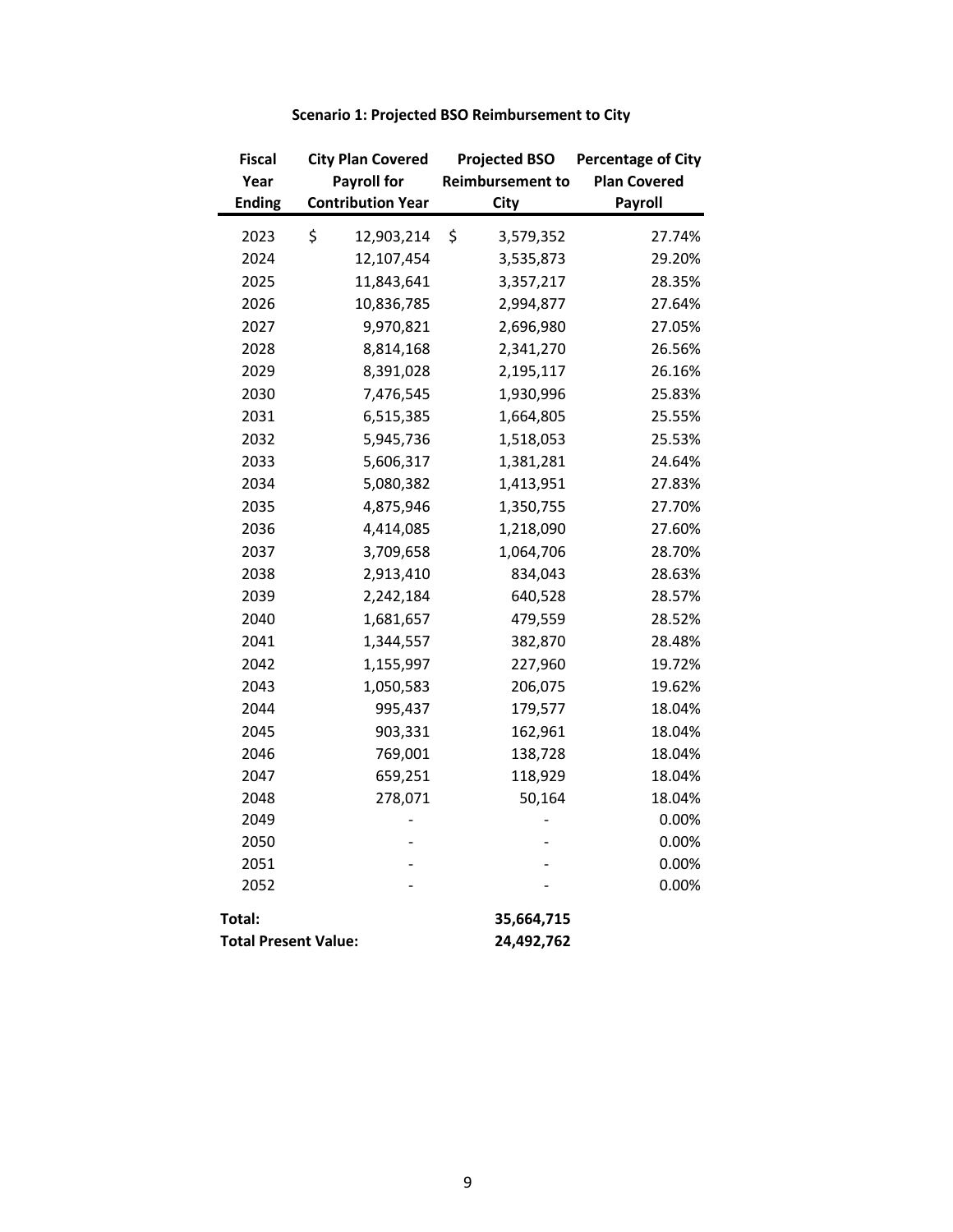| City of Boynton Beach Municipal Police Officers' Retirement Fund |
|------------------------------------------------------------------|
| 30-Year Projection of Required City Contributions                |

|                                       |           |                                               | Current Plan (Baseline) <sup>1</sup> |          |                             |                                        |                                               |                                      |          |                             |                                 |                                                         |             |
|---------------------------------------|-----------|-----------------------------------------------|--------------------------------------|----------|-----------------------------|----------------------------------------|-----------------------------------------------|--------------------------------------|----------|-----------------------------|---------------------------------|---------------------------------------------------------|-------------|
| <b>Fiscal</b><br>Year                 | Valuation | Covered<br><b>Payroll for</b><br>Contribution | <b>Required City</b><br>Contribution |          | <b>UAAL on</b><br>Valuation | <b>Funded</b><br>Ratio on<br>Valuation | Covered<br><b>Payroll for</b><br>Contribution | <b>Required City</b><br>Contribution |          | <b>UAAL on</b><br>Valuation | Funded<br>Ratio on<br>Valuation | Increase/(Decrease)<br>in Required City<br>Contribution |             |
| <b>Ending</b>                         | Date      | Year                                          | \$ Amount                            | % of Pay | Date                        | Date                                   | Year                                          | $\frac{1}{2}$ Amount                 | % of Pay | Date                        | Date                            | \$ Amount                                               | % of Pay    |
| 2023                                  | 10/1/2021 | 13,046,792                                    | 7,136,079                            | 54.70%   | 52,222,605                  | 67%                                    | 13,046,792                                    | 7,136,079                            | 54.70%   | 52,222,605                  | 67%                             | 0                                                       | 0.00%       |
| 2024                                  | 10/1/2022 | 13,188,112                                    | 7,296,580                            | 55.33%   | 51,166,820                  | 69%                                    | 12,244,517                                    | 4,529,846                            | 36.99%   | 38,789,720                  | 74%                             | (2,766,734)                                             | $(18.33)\%$ |
| 2025                                  | 10/1/2023 | 13,565,937                                    | 7,364,431                            | 54.29%   | 49,457,898                  | 71%                                    | 11,978,966                                    | 4,150,891                            | 34.65%   | 33,580,149                  | 78%                             | (3,213,540)                                             | $(19.63)\%$ |
| 2026                                  | 10/1/2024 | 13,626,974                                    | 7,466,374                            | 54.79%   | 47,001,586                  | 73%                                    | 10,971,303                                    | 4,071,651                            | 37.11%   | 30,875,407                  | 80%                             | (3,394,723)                                             | $(17.68)\%$ |
| 2027                                  | 10/1/2025 | 13,785,437                                    | 7,418,254                            | 53.81%   | 43,691,319                  | 76%                                    | 10,105,727                                    | 3,973,806                            | 39.32%   | 27,739,040                  | 82%                             | (3,444,448)                                             | $(14.49)\%$ |
| 2028                                  | 10/1/2026 | 13,832,067                                    | 7,557,968                            | 54.64%   | 42,488,527                  | 77%                                    | 8,949,863                                     | 4,093,830                            | 45.74%   | 26,991,765                  | 82%                             | (3,464,138)                                             | $(8.90)\%$  |
| 2029                                  | 10/1/2027 | 14,200,474                                    | 7,565,258                            | 53.27%   | 39,760,876                  | 79%                                    | 8,527,550                                     | 4,121,412                            | 48.33%   | 24,848,813                  | 83%                             | (3,443,846)                                             | (4.94)%     |
| 2030                                  | 10/1/2028 | 14,346,365                                    | 7,479,297                            | 52.13%   | 36,602,531                  | 81%                                    | 7,613,864                                     | 3,968,722                            | 52.12%   | 22,434,989                  | 85%                             | (3,510,575)                                             | $(0.01)\%$  |
| 2031                                  | 10/1/2029 | 14,453,665                                    | 7,250,639                            | 50.16%   | 33,258,187                  | 83%                                    | 6,653,837                                     | 3,746,782                            | 56.31%   | 19,830,792                  | 87%                             | (3,503,857)                                             | 6.15%       |
| 2032                                  | 10/1/2030 | 14,786,008                                    | 7,197,234                            | 48.68%   | 29,721,661                  | 85%                                    | 6,084,994                                     | 3,684,895                            | 60.56%   | 17,210,331                  | 88%                             | (3,512,339)                                             | 11.88%      |
| 2033                                  | 10/1/2031 | 15,228,289                                    | 7,226,410                            | 47.45%   | 26,118,725                  | 87%                                    | 5,745,887                                     | 3,669,860                            | 63.87%   | 14,631,698                  | 90%                             | (3,556,550)                                             | 16.42%      |
| 2034                                  | 10/1/2032 | 15,580,492                                    | 7,305,071                            | 46.89%   | 22,326,169                  | 89%                                    | 5,218,788                                     | 3,671,622                            | 70.35%   | 11,945,839                  | 91%                             | (3,633,449)                                             | 23.47%      |
| 2035                                  | 10/1/2033 | 16,066,201                                    | 7,358,618                            | 45.80%   | 18,280,614                  | 91%                                    | 5,015,553                                     | 3,677,680                            | 73.33%   | 9,095,699                   | 93%                             | (3,680,938)                                             | 27.52%      |
| 2036                                  | 10/1/2034 | 16,449,817                                    | 7,263,278                            | 44.15%   | 13,890,832                  | 93%                                    | 4,556,018                                     | 3,564,554                            | 78.24%   | 6,052,447                   | 95%                             | (3,698,724)                                             | 34.08%      |
| 2037                                  | 10/1/2035 | 16,772,523                                    | 5,205,288                            | 31.03%   | 9,202,791                   | 96%                                    | 3,853,898                                     | 1,790,059                            | 46.45%   | 2,798,669                   | 98%                             | (3,415,229)                                             | 15.41%      |
| 2038                                  | 10/1/2036 | 17,051,290                                    | 4,056,366                            | 23.79%   | 4,325,138                   | 98%                                    | 3,015,586                                     | 255,513                              | 8.47%    | (552, 293)                  | 100%                            | (3,800,853)                                             | $(15.32)\%$ |
| 2039                                  | 10/1/2037 | 17,399,946                                    | 3,210,446                            | 18.45%   | 1,327,420                   | 99%                                    | 2,343,958                                     | 261,753                              | 11.17%   | (2, 230, 936)               | 102%                            | (2,948,693)                                             | $(7.28)\%$  |
| 2040                                  | 10/1/2038 | 17,861,889                                    | 2,500,864                            | 14.00%   | (630, 350)                  | 100%                                   | 1,783,118                                     | 268,383                              | 15.05%   | (2,378,181)                 | 102%                            | (2, 232, 481)                                           | 1.05%       |
| 2041                                  | 10/1/2039 | 18,416,131                                    | 2,568,621                            | 13.95%   | (1,783,017)                 | 101%                                   | 1,445,793                                     | 274,957                              | 19.02%   | (2,535,273)                 | 102%                            | (2, 293, 664)                                           | 5.07%       |
| 2042                                  | 10/1/2040 | 19,049,840                                    | 2,653,316                            | 13.93%   | (2, 191, 042)               | 101%                                   | 1,254,860                                     | 281,930                              | 22.47%   | (2,703,127)                 | 102%                            | (2,371,386)                                             | 8.54%       |
| 2043                                  | 10/1/2041 | 19,746,430                                    | 2,752,812                            | 13.94%   | (2, 332, 384)               | 101%                                   | 1,125,999                                     | 288,869                              | 25.65%   | (2,882,243)                 | 103%                            | (2,463,943)                                             | 11.71%      |
| 2044                                  | 10/1/2042 | 20,498,599                                    | 2,864,408                            | 13.97%   | (2,470,666)                 | 101%                                   | 1,070,070                                     | 296,138                              | 27.67%   | (3,073,639)                 | 103%                            | (2,568,270)                                             | 13.70%      |
| 2045                                  | 10/1/2043 | 21,257,425                                    | 2,987,031                            | 14.05%   | (2,608,635)                 | 101%                                   | 976,463                                       | 303,579                              | 31.09%   | (3, 277, 939)               | 103%                            | (2,683,452)                                             | 17.04%      |
| 2046                                  | 10/1/2044 | 22,026,317                                    | 3,112,644                            | 14.13%   | (2,747,384)                 | 101%                                   | 840,638                                       | 311,101                              | 37.01%   | (3,496,192)                 | 104%                            | (2,801,543)                                             | 22.88%      |
| 2047                                  | 10/1/2045 | 22,773,678                                    | 3,239,795                            | 14.23%   | (2,895,938)                 | 101%                                   | 674,923                                       | 318,938                              | 47.26%   | (3,729,346)                 | 104%                            | (2,920,857)                                             | 33.03%      |
| 2048                                  | 10/1/2046 | 23,396,234                                    | 3,365,503                            | 14.38%   | (3,055,867)                 | 101%                                   | 285,480                                       | 326,865                              | 114.50%  | (3,978,313)                 | 104%                            | (3,038,638)                                             | 100.11%     |
| 2049                                  | 10/1/2047 | 23,897,067                                    | 3,470,218                            | 14.52%   | (3,232,605)                 | 101%                                   | 0                                             | 335,068                              | N/A      | (4, 244, 314)               | 105%                            | (3, 135, 150)                                           | N/A         |
| 2050                                  | 10/1/2048 | 24,434,779                                    | 3,554,459                            | 14.55%   | (3,446,988)                 | 101%                                   | 0                                             | 343,441                              | N/A      | (4,528,407)                 | 105%                            | (3,211,018)                                             | N/A         |
| 2051                                  | 10/1/2049 | 24,959,661                                    | 3,647,408                            | 14.61%   | (3,699,100)                 | 101%                                   | 0                                             | 352,027                              | N/A      | (4,831,916)                 | 106%                            | (3, 295, 381)                                           | N/A         |
| 2052                                  | 10/1/2050 | 25,444,274                                    | 3,735,749                            | 14.68%   | (3,962,523)                 | 101%                                   | 0                                             | 360,828                              | N/A      | (5, 156, 139)               | 107%                            | (3,374,921)                                             | N/A         |
| Total:<br><b>Total Present Value:</b> |           |                                               | 155,810,419<br>82,482,549            |          |                             |                                        |                                               | 64,431,079<br>42,346,158             |          |                             |                                 | (91, 379, 340)<br>(40, 136, 391)                        |             |

<sup>1</sup> **Assumptions**<br>Mortality Assumption: FRS Mortality for Special Risk Class

Payroll Growth Assumption: 2.5%

Administrative Expenses and Total Annual Chapter 185 State Money: No future actuarial experience gains or losses are assumed.

Investment Return Assumption and Actual Return on Plan Assets:<br>
Administrative Expenses and Total Annual Chapter 185 State Money: Projected to increase 2.5% annually

#### **2 Description of Proposed Plan Changes**

Plan Freeze: No further benefit accruals beginning October 1, 2022.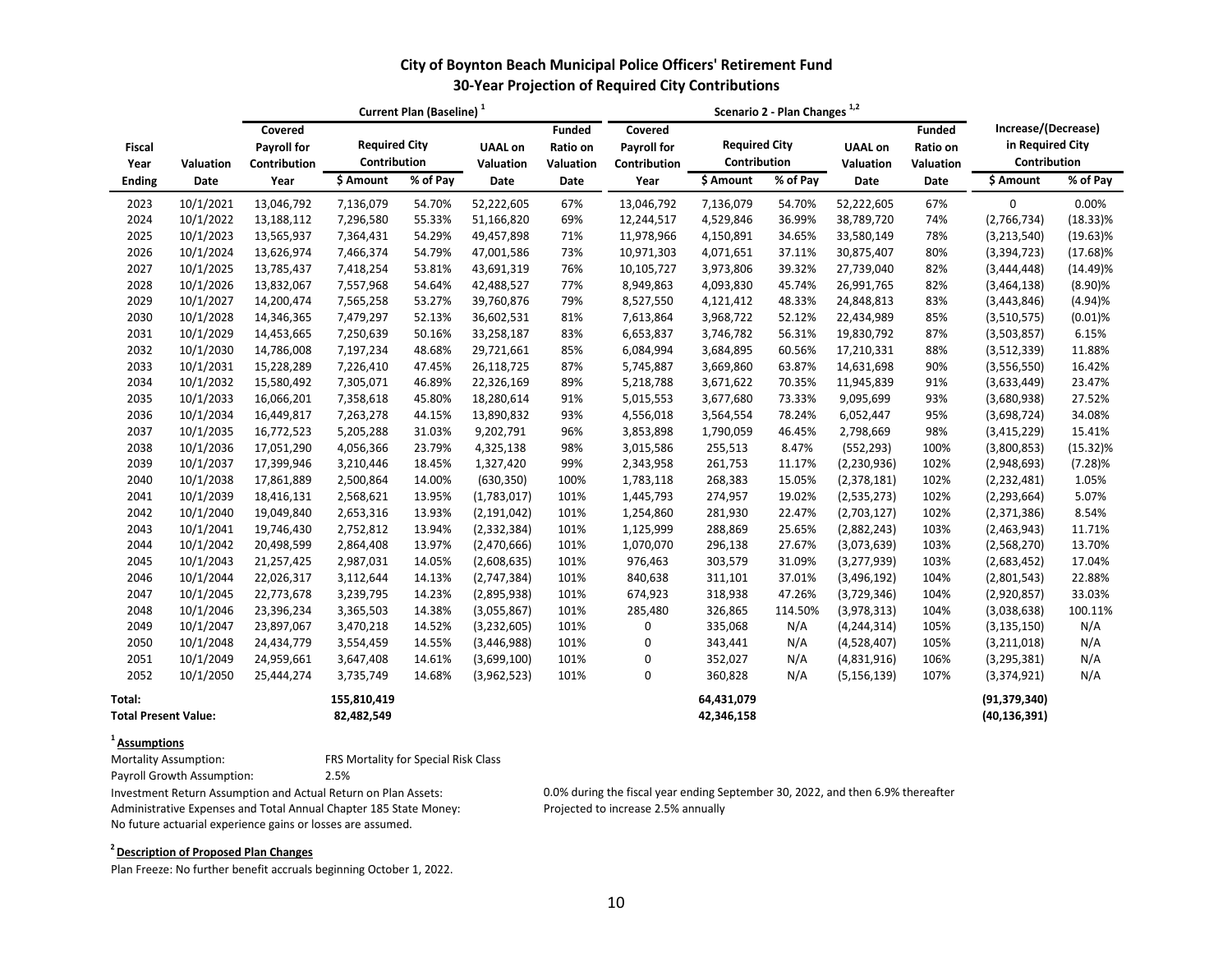